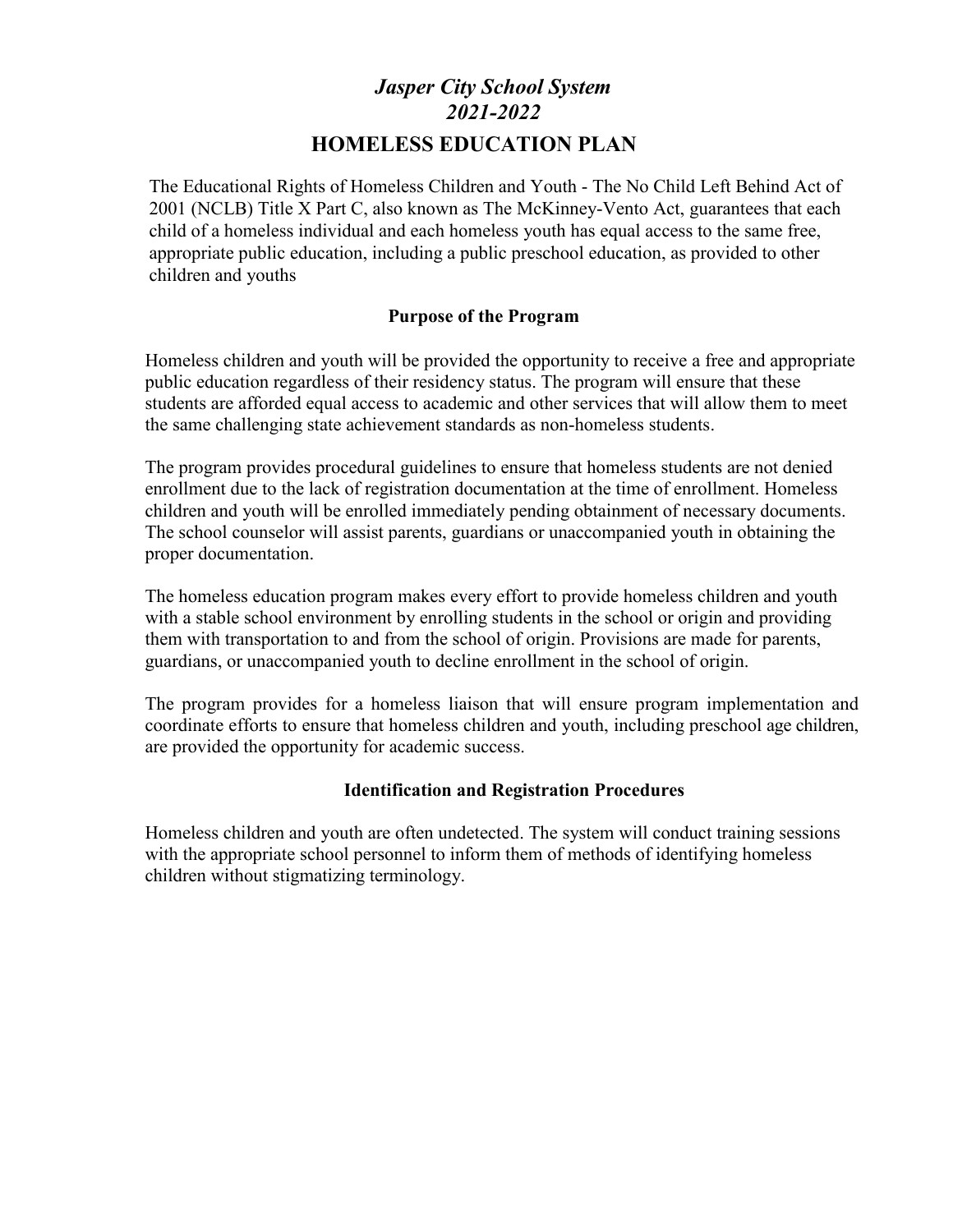The parent or guardian may enroll a homeless child or youth with or without proof of residency, birth certificate, social security number, immunization record, or school records. The school counselor will provide the parent, guardian or unaccompanied youth appropriate assistance in obtaining the necessary records and documents for enrollment. Enrollment without the required immunization record will be pending receipt or acquisition of immunization documentation. The existing method of assigning a student number will be utilized when a student enrolls without a social security number.

An unaccompanied youth may enroll himself/herself. In this case, the school principal or designee will immediately contact the Central Office Homeless Liaison to report the enrollment of an unaccompanied youth. The school will provide the youth with proper assistance in language that the student understands. The Central Office Homeless Liaison will assist the homeless unaccompanied youth in obtaining eligible educational services.

# **Definition of Homeless**

Children and youth who are:

- sharing the housing of other persons due to loss of housing, economic hardship or a similar reason (sometimes referred to as doubled-up);
- living in motels, hotels, trailer parks, or camping grounds due to lack of alternative adequate accommodations;
- living in emergency or transitional shelters;
- abandoned in hospitals; or
- awaiting foster care placement;

Children and youth who have a primary nighttime residence that is public or not ordinarily used as a regular sleeping accommodation for humans;

Children and youth who are living in cars, parks, public spaces, abandoned buildings, substandard housing, bus or train stations, or similar settings; and Migratory children who qualify as homeless because they are living in circumstances described above.

# **Dispute Resolution**

Disputes that arise over the eligibility status and placement decisions of homeless students will be handled in the following manner according to Board policy:

- A. If a dispute arises regarding the denial of homeless status, the parent/guardian or unaccompanied youth shall be informed of the right to challenge the decision through the following levels:
	- Homeless Education Liaison
	- Superintendent's Office
	- Board of Education
	- Alabama State Department of Education
- B. If a dispute arises over the school placement of a child or youth who meet the definition of homeless under the NCLB McKinney-Vento provisions,

parents/guardians or unaccompanied youth have the right to:

- Challenge the placement decision orally or in writing to the Homeless Education Liaison.
- Be advised of the dispute resolution procedure.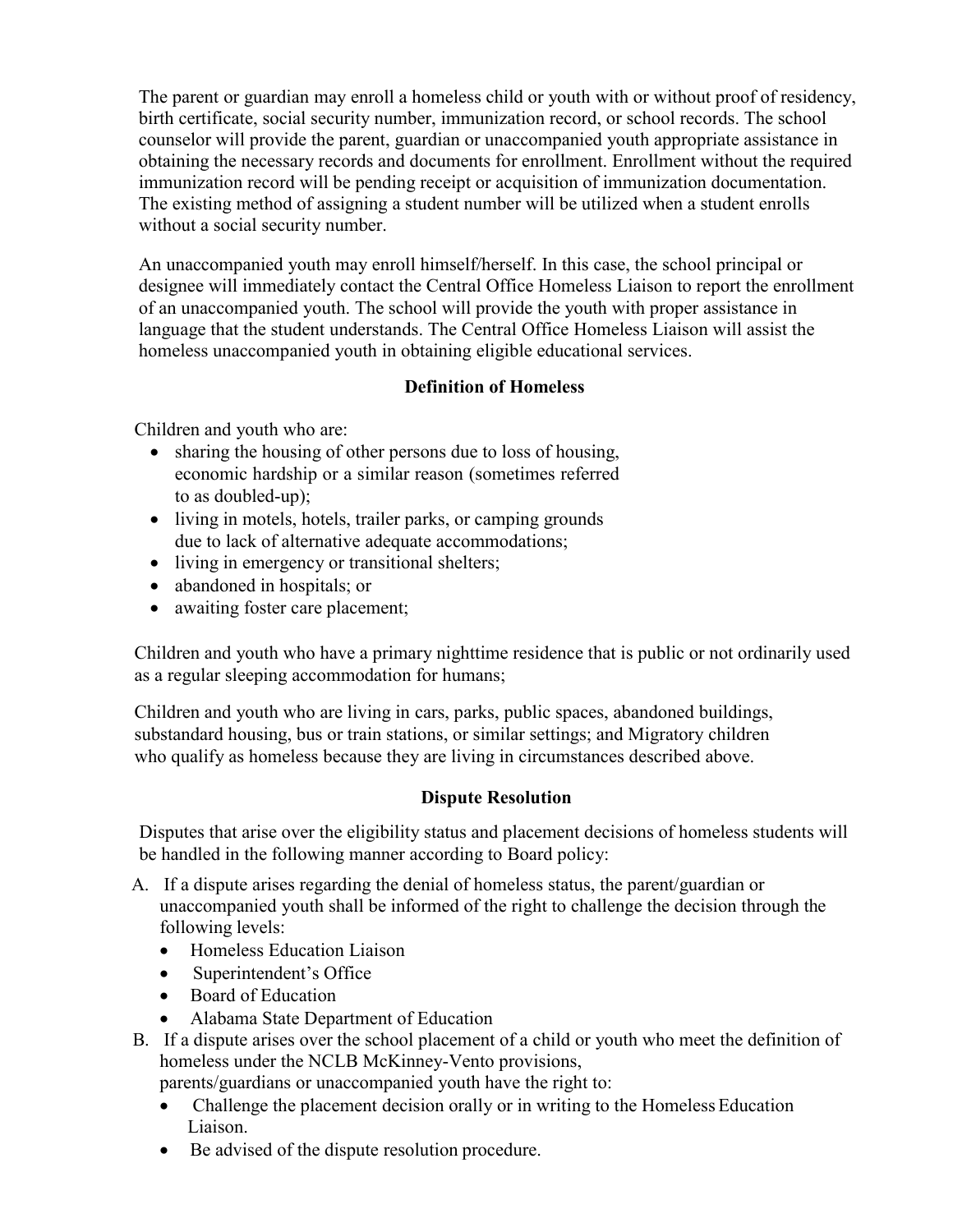## **Enrollment in School**

The McKinney-Vento Act requires immediate of homeless children and youth, even if the child or youth is unable to produce the records normally required for enrollment such

as previous academic records, immunizations, proof of residency, birth certificates, or other documentation. It is the responsibility of the Jasper City Schools Homeless Education Liaison to ensure that documentation normally required for enrollment is gathered and submitted in a timely manner.

#### **School of Best Interest Selection**

The McKinney-Vento Act requires that a homeless child or youth attend the school that is in his or her best interest. The school chosen may be either the school of origin or the school of residency. The school of origin is the school the child attended when permanently housed or the school in which the student was last enrolled. The school of residency is the school that serves the area where the child or youth is currently physically dwelling. This may include the school that serves the community where a homeless shelter is located or where a child or youth is doubling-up with family or friends.

When making decisions concerning the school of best interest, a homeless child or youth should, to the extent possible, remain in the school of origin unless doing so is contrary to the wishes of the parent or guardian of the child or youth. Remaining in the school of origin must also be the wish of an unaccompanied youth. If Jasper City Schools believes it is in the homeless child's or youth's best interest to enroll in a school other than the school of origin or the school of choice, the district will provide a written explanation of its decision to the parent, guardian, or unaccompanied youth with a statement regarding the right to appeal the placement decision.

# **Automatic Eligibility for Free School Meals**

The Child Nutrition and WIC Reauthorization Act of 2004 includes the provision that homeless children and youth and unaccompanied youth automatically become eligible for free school breakfast and lunch. A list of homeless children and youth will be acceptable in lieu of the school meal application usually submitted by the child's parent or guardian and will be sufficient for school officials to approve the child's eligibility for free school meals. When a student has been certified as eligible for free meals, based on designation as homeless, the eligibility remains effective for the remainder of the school year and up to 30 days into the next school year. This will remain in effect even if the homeless child or youth moves into permanent housing and is no longer homeless.

#### **Additional Services and Opportunities**

Homeless children and youth are entitled to educational services comparable to those offered to other students. These services include but are not limited to the following programs: Special Education, English Language Learners (ELL), vocational and technical education, gifted and talented programs and extracurricular activities. Homeless children and youth are also eligible to receive Title I services that target students most at risk of failing in school.